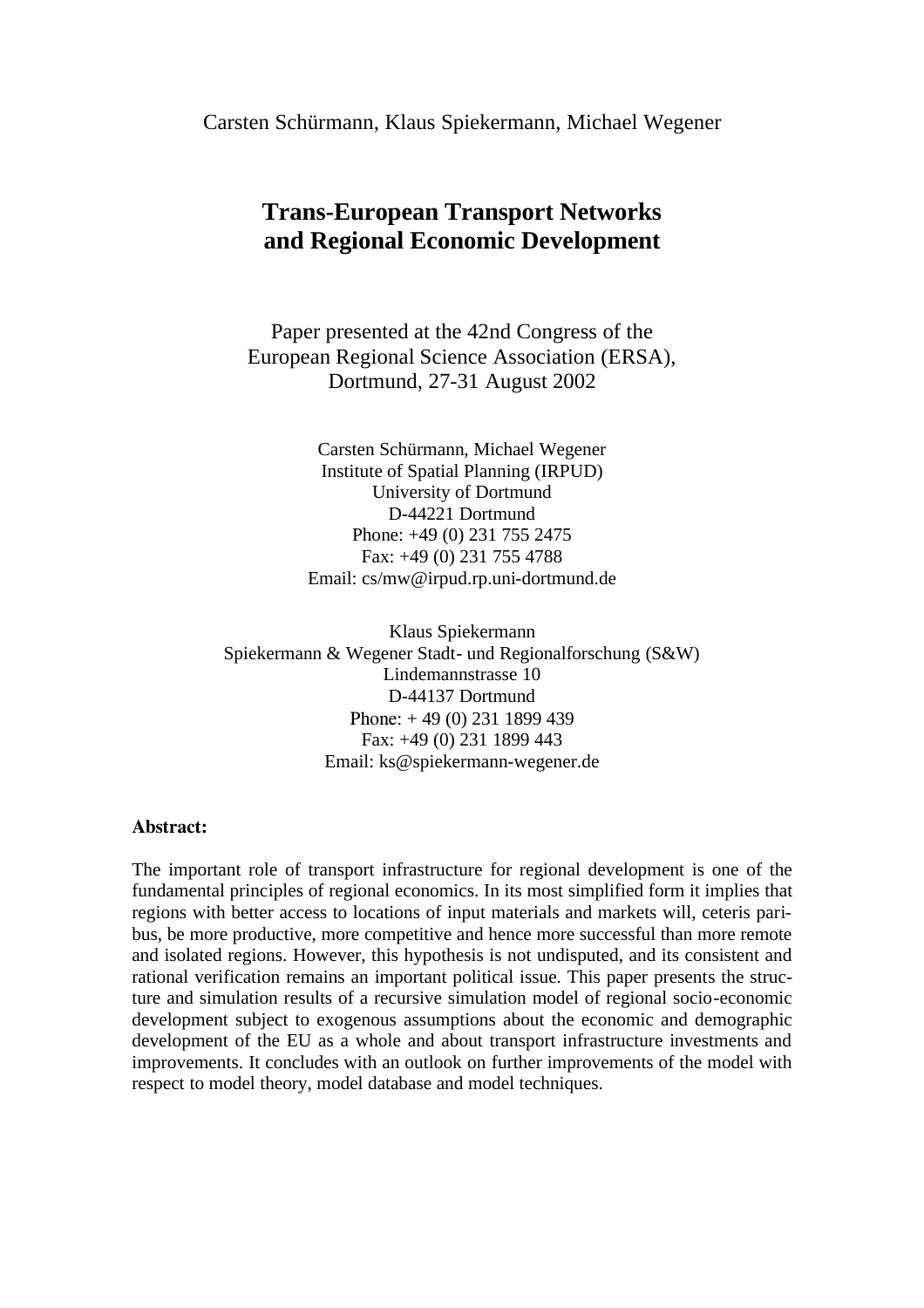# **1 Introduction**

The relationship between transport infrastructure and economic development has become more complex than ever. There are successful regions in the European core confirming the theoretical expectation that location matters. However, there are also centrally located regions suffering from industrial decline and high unemployment. On the other side of the spectrum the poorest regions, as theory would predict, are at the periphery, but there are also prosperous peripheral regions such as the Nordic countries. To make things even more difficult, some of the economically fastest growing regions are among the most peripheral ones.

In this situation, the European Union expects to contribute to reducing the socioeconomic disparities between its regions by the development of the trans-European transport networks (TEN-T). The TEN-T are one of the most ambitious initiatives of the European Community since its foundation. The masterplans for rail, road, waterways, ports and airports together require public and private investment between 400 and 500 billion ECU until the year 2010. However, the programme is not undisputed. Critics argue that many of the new connections do not link peripheral countries to the core but strengthen the ties between central countries and so reinforce their accessibility advantage. It is argued that regional development policies based on the creation of infrastructure in lagging regions have not succeeded in reducing regional disparities, whereas others point out that it has yet to be ascertained that the reduction of barriers between regions has disadvantaged peripheral regions. From a theoretical point of view, both effects can occur. A new motorway or high-speed rail connection between a peripheral and a central region, for instance, makes it easier for producers in the peripheral region to market their products in large cities, however, it may also expose the region to the competition of more advanced products from the centre and so endanger formerly secure regional monopolies.

In the face of this uncertainty, the consistent prediction and rational and transparent evaluation of likely socio-economic impacts of major transport infrastructure investments has become of great political importance. A comprehensive and transferable model for forecasting socio-economic and spatial impacts of large transport investments in Europe, in particular of different scenarios of TEN-T development, was developed in the project "Socio-Economic and Spatial Impacts of Transport Infrastructure Investments and Transport System Improvements" (SASI) for DG VII (Transport) of the European Commission (Wegener and Bökemann, 1998; Fürst et al., 1999; 2000) and will be further developed in the project "Integrated Assessment of Spatial Economic and Network Effects of Transport Investments and Policies" (IASON) for DG TREN.

The main goals of the SASI project were to design an interactive and transparent modelling system for forecasting the impacts of transport infrastructure investments and transport system improvements on socio-economic developments in Europe, including spatial and temporal distribution and uncertainty of impacts, and to demonstrate the usability of the modelling system by applying it to a number of relevant case studies in the framework of various scenarios of political, social and economic developments.

The SASI model developed to meet these objectives is a recursive simulation model of socio-economic development in Europe subject to exogenous assumptions about the economic and demographic development of the EU as a whole and transport infrastruc-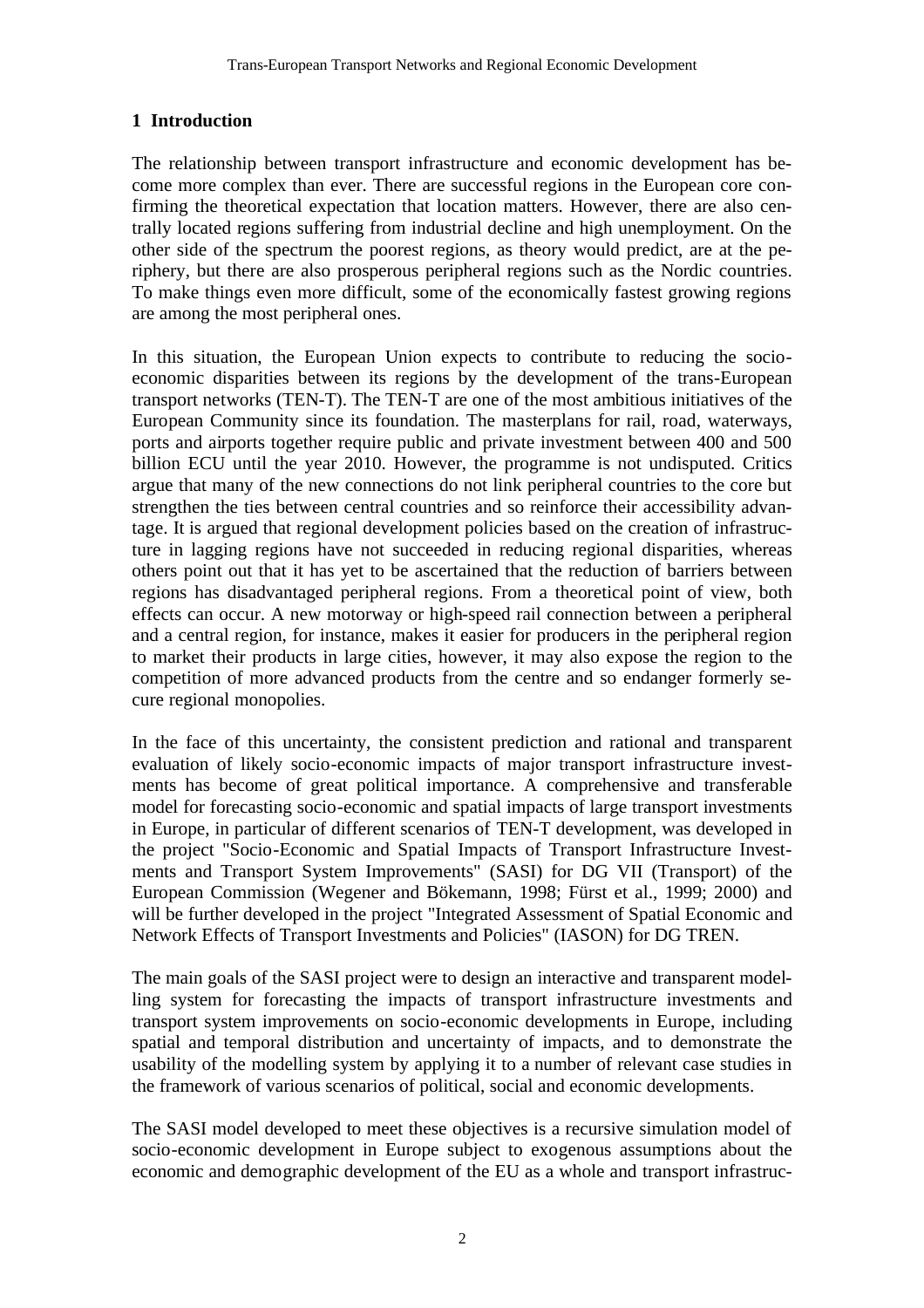ture investments and transport system improvements. For each region it forecasts the development of accessibility, GDP per capita and unemployment in one-year increments until the forecasting horizon 2016. In addition cohesion indicators expressing the impact of infrastructure investments and system improvements on the convergence or divergence of socio-economic development in the EU regions are calculated.

The model differs from other approaches to model impacts of transport on regional development by modelling not only production (the demand side of regional labour markets) but also population (the supply side of regional labour markets), which makes it possible to model regional unemployment. The impacts of transport infrastructure investments on regional production is modelled by regional production functions in which, besides non-transport regional endowment factors, sophisticated spatially disaggregate accessibility indicators are included. With respect to the cohesion objective of the EU, the model is to answer the question whether the TEN-T will lead to a reduction of regional disparities and which regions are likely to benefit from the TEN-T and which regions are likely to be disadvantaged.

The paper summarises the theoretical foundation and internal structure of the model and presents results of the demonstration scenario simulations.

#### **2 Model Overview**

The SASI model is innovative in that it is based on measurable indicators derived from advanced location theory to explain and predict the locational behaviour of investment capital, manufacturing and services and population. It is designed to facilitate political discussion and negotiation by being transparent and open for new indicators and issues that may become relevant in the future.

# **2.1 Submodels**

The SASI model consists of six forecasting submodels: *European Developments*, *Regional Accessibility*, *Regional GDP*, *Regional Employment*, *Regional Population* and *Regional Labour Force*. A seventh submodel calculates *Socio-Economic Indicators* with respect to efficiency and equity (Figure 1).

#### *European Developments*

The *European Developments* submodel prepares the exogenous assumptions about the wider economic and policy framework of the simulation. European developments include assumptions about the future performance of the European economy as a whole and the level of immigration and outmigration across Europe's borders. They serve as constraints to ensure that the regional forecasts of economic development and population are consistent with external developments not modelled. Given the expected rapid population growth and lack of economic opportunity in many origin countries, total European immigration will be largely a function of immigration policies by national governments of the EU countries. Another relevant policy field are transfer payments by the European Union or by national governments, which are responsible for a sizeable part of their economic growth in some regions. The last group of assumptions concern policy decisions on the trans-European networks. As these are of focal interest, they are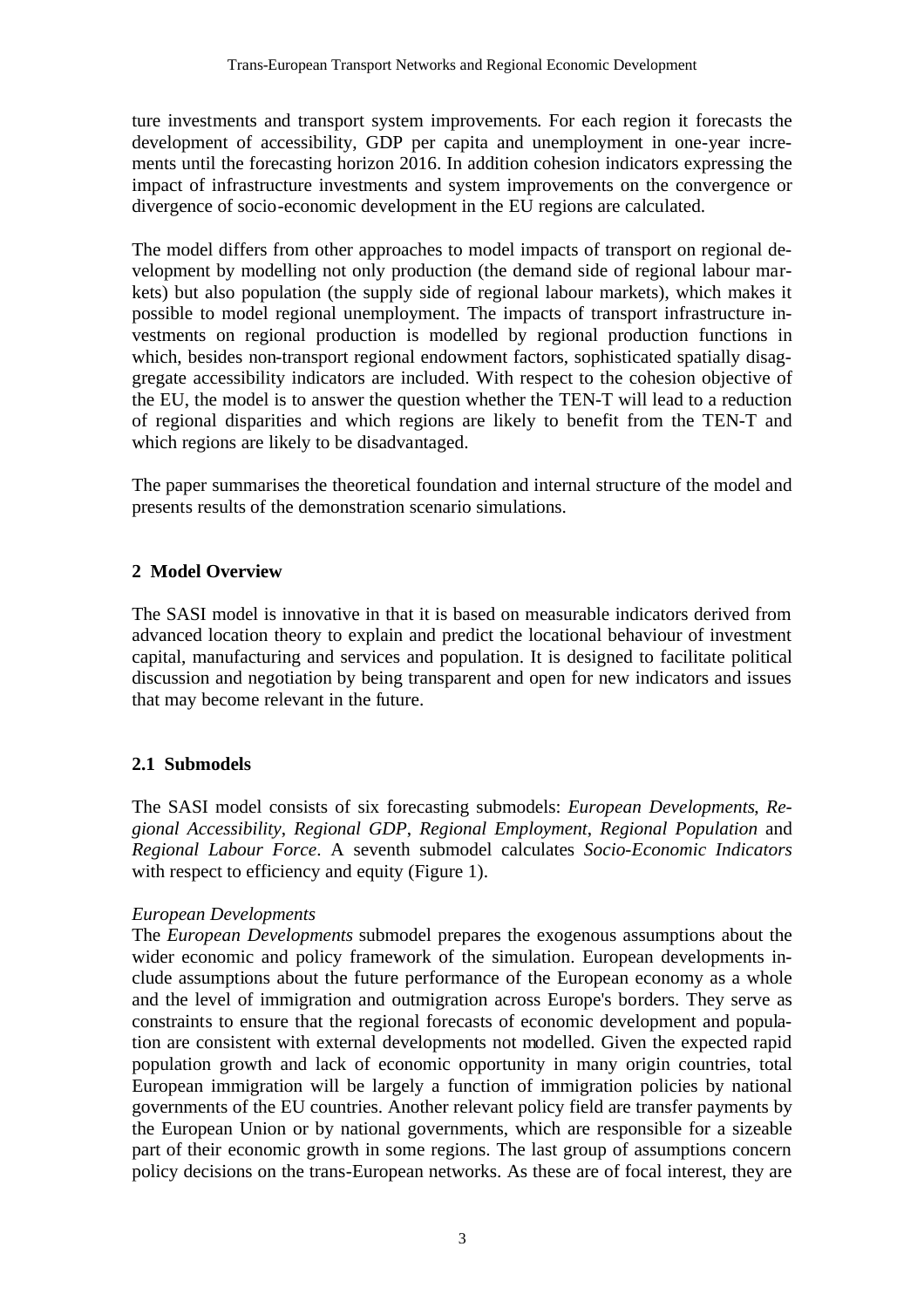modelled with considerable detail. Besides a 'baseline' scenario several TEN-T scenarios reflecting different possible investment programmes for the road, rail or air networks were specified.



*Figure 1. The SASI model.*

# *Regional Accessibility*

This submodel calculates regional accessibility indicators expressing the locational advantage of each region with respect to relevant destinations as a function of travel time to reach these destinations by the road, rail and air networks. Sophisticated spatially disaggregate accessibility indicators are used, which take into account that accessibility within a region is not homogenous but rapidly decreases with increasing distance from the nodes of the networks. From a variety of accessibility indicators, potential accessibility expressed as logsum of road, rail and air networks were selected as most relevant for explaining the locational behaviour of firms (see Fürst et al., 1999; Schürmann et al., 1997; Spiekermann and Wegener, 1996; 1999).

# *Regional GDP*

This is the core submodel. It forecasts GDP by industrial sector (agriculture, manufacturing, services) generated in each region as a function of economic structure, labour force, endowment indicators and accessibility. Endowment indicators measure the suitability or capacity of a region for economic activity. They include traditional location factors such as availability of business services, capital stock and intraregional transport infrastructure as well as 'soft' location factors, such as cultural facilities, housing and a pleasant climate and environment. Accessibility indicators are derived from the *Re-*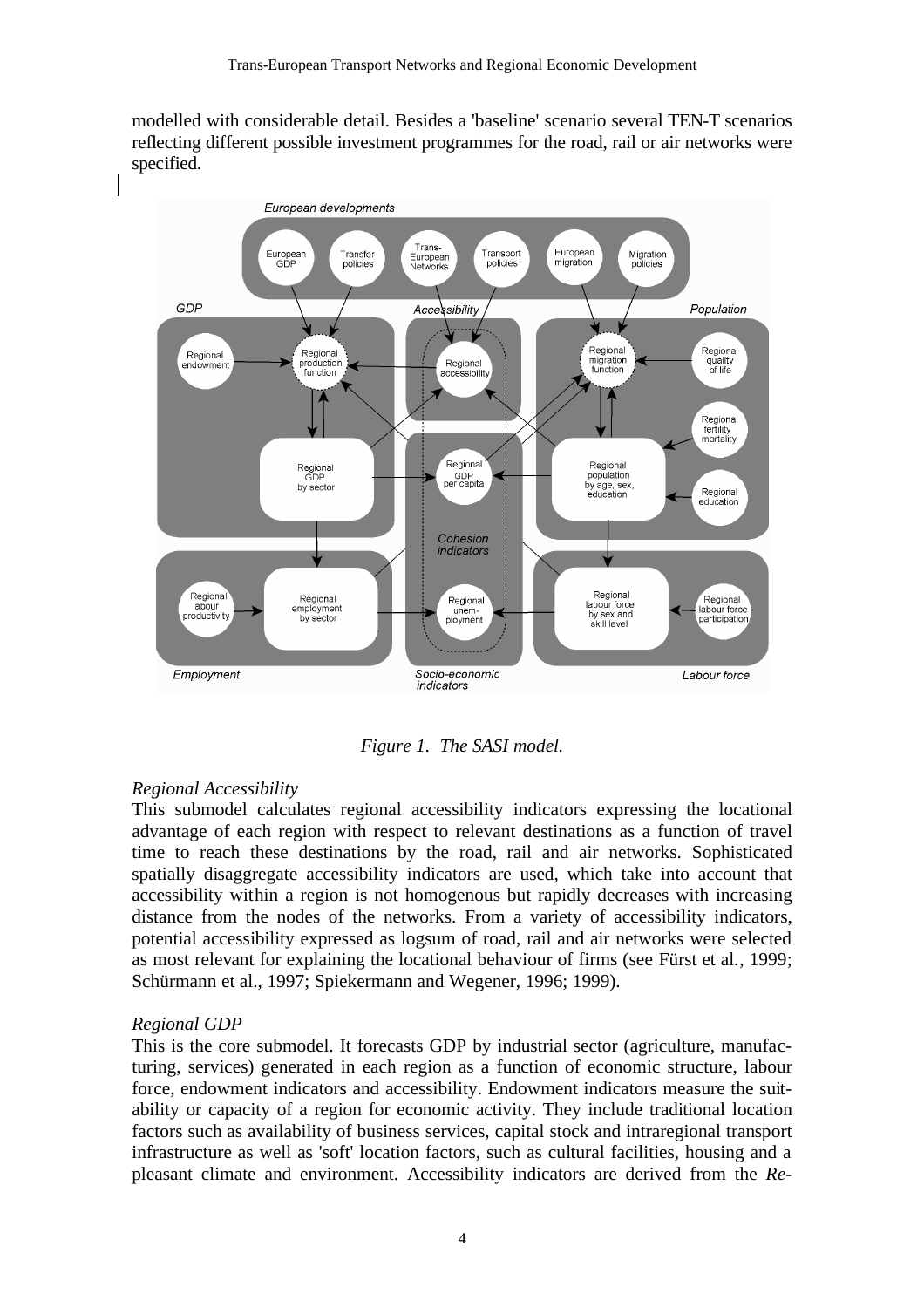*gional Accessibility* submodel. In addition, monetary transfers by the European Union or by national governments are considered, as they account for a sizeable portion of the economic development of peripheral regions.

#### *Regional Employment*

Regional employment is calculated by combining the results of the GDP submodel with exogenous forecasts of regional labour productivity by industrial sector (GDP per worker), which in addition may be changed by effects of changes in regional accessibility. It is assumed that labour productivity grows by a national sector-specific growth rate and is co-determined by historical conditions in the region, i.e. by its composition of industries and products, technologies and education and skill of labour.

# *Regional Population*

Population forecasts are needed to represent the demand side of regional labour markets. The *Regional Population* submodel predicts regional population change due to natural change and migration. Births and deaths are modelled by a cohort-survival model subject to exogenous forecasts of regional fertility and mortality rates. Migration is modelled in a simplified migration model as annual net migration as a function of regional unemployment and other indicators expressing the attractiveness of the region as a place of employment and a place to live. The migration forecasts are adjusted to comply with total European immigration and outmigration forecast in the *European Developments* submodel and the limits on immigration set by individual countries. In addition, regional educational attainment is forecast based on external assumptions on national developments of educational attainment.

# *Regional Labour Force*

Regional labour force is derived from regional population and exogenous forecasts of regional labour force participation rates modified by effects of regional unemployment. It is assumed that labour force participation grows by an average country-specific rate and is co-determined by historical conditions in the region, i.e. by cultural and religious traditions and education, and that it is positively affected by availability of jobs.

# *Socio-economic Indicators*

Total GDP and employment are related to population and labour force by calculating total regional GDP per capita and regional unemployment. Accessibility, besides being a factor determining regional production, is also considered a policy-relevant output of the model. In addition, equity or cohesion indicators describing the distribution of accessibility, GDP per capita and unemployment across regions are calculated.

# **2.2 Space and Time**

The SASI model forecasts socio-economic development for 201 regions at the NUTS-2 level for the fifteen EU countries ('internal' regions). 27 regions defined for the rest of Europe ('external' regions) are used as additional destinations for accessibility calculations. The spatial dimension of the model is established by the connection of the regions via networks. Road, rail and air networks are considered. These networks contain all TEN-T links laid down in Decision No. 1692/96/CE of the European Parliament and the Council (European Communities, 1996) and the east European road and rail corridors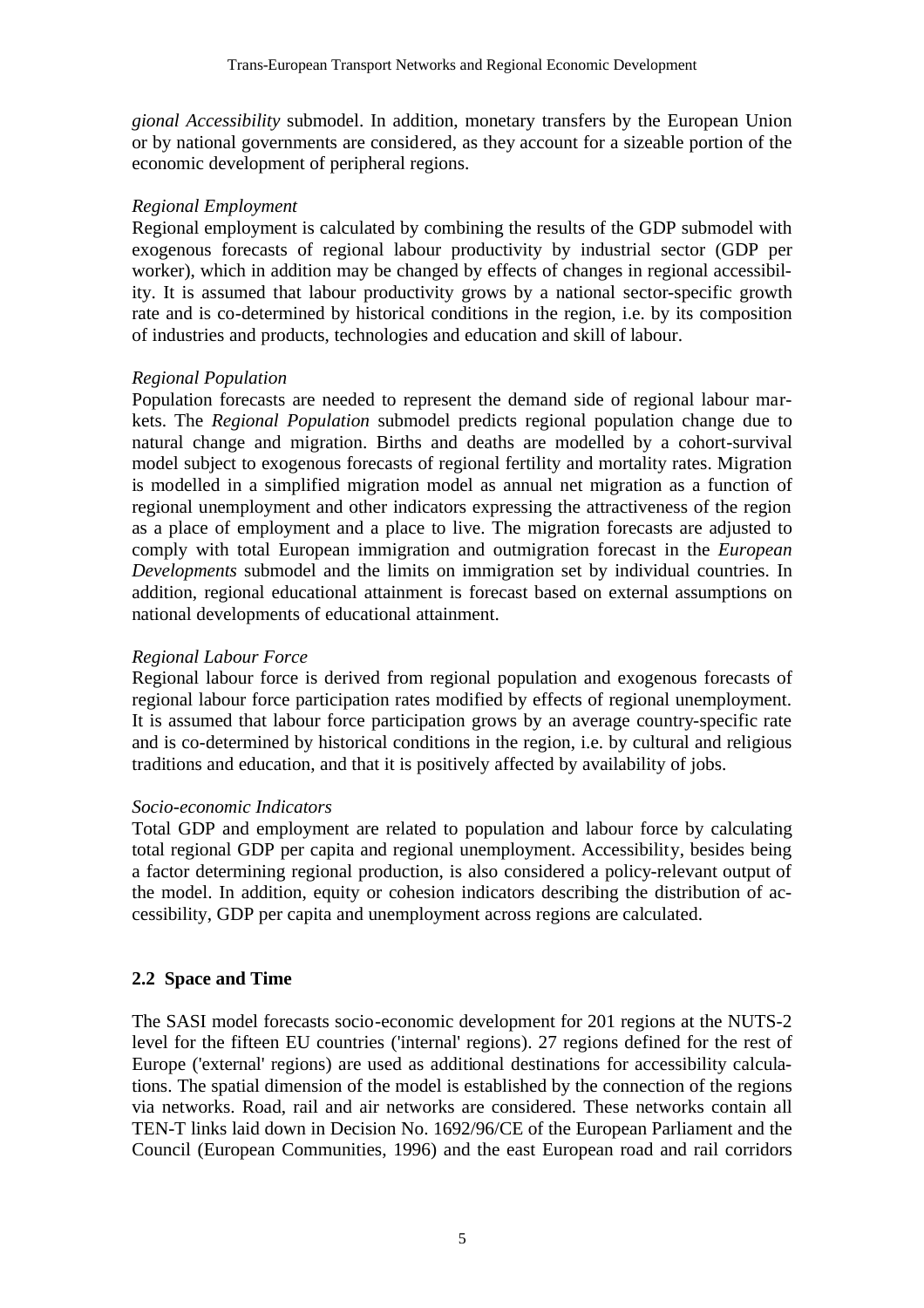identified by the Pan-European Transport Conference in Crete (European Communities, 1995) as well as additional links selected for connectivity reasons.

The temporal dimension of the model is established by dividing time into discrete time intervals of one year duration, so that both short- and long-term lagged impacts can be taken into account. The base year of the simulations is 1981 in order to reproduce the main trends of spatial development in Europe over a significant time period of the past with satisfactory accuracy. The forecasting horizon is 2016. In each simulation year the seven submodels of the SASI model are processed in a recursive way, i.e. sequentially one after another (Figure 2).



*Figure 2. The recursive organisation of the SASI model.*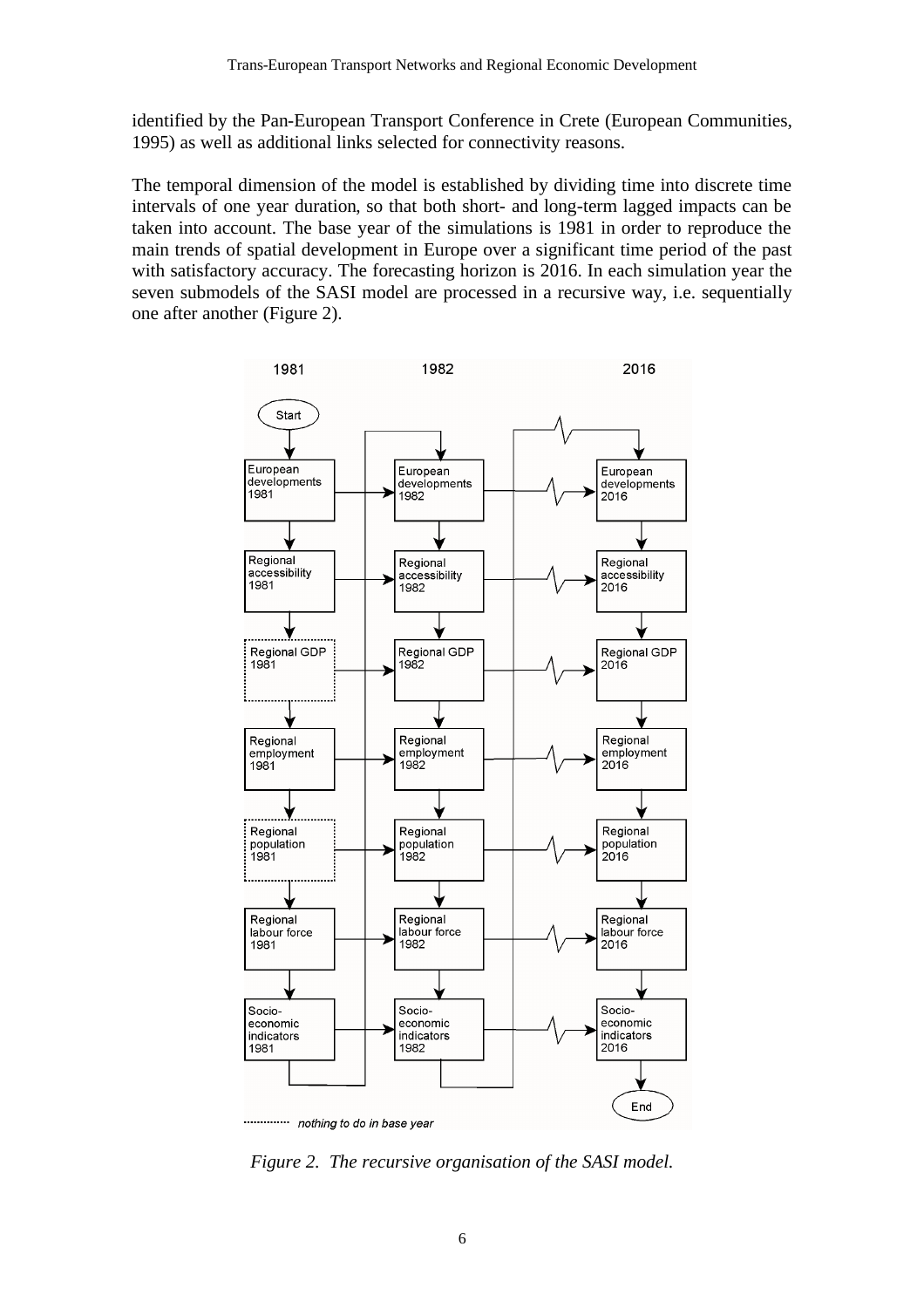This implies that within one simulation period no equilibrium between model variables is established; in other words, all endogenous effects in the model are lagged by one or more years.

#### **2.3 Network Scenarios**

As the purpose of the SASI model is to forecast impacts of TEN-T policy decision, several policy scenarios were defined to demonstrate the application of the model. The 'backbone' of these scenarios is the network evolution over time from 1981 to 2016. All scenarios are based on assumptions about the development of trans-European transport networks. The implementation of these assumptions starts from a 'backcast' of the evolution of the road, rail and air networks between 1981 and 1996. This backcast is similar for all transport infrastructure scenarios. The scenarios differ in their assumptions on the future development of the networks between 1996 and 2016.

An infrastructure scenario is a time-sequenced investment programme for addition, upgrading or closure of links of the trans-European road or rail networks. Because of the inherent characteristics of aviation networks, which depend mainly on the distribution of slots among airlines, it is impossible to define reasonable future air networks; therefore the 1996 air network remains unchanged for future years. The assumptions of the road and rail network scenarios are implemented in five-year increments. Four scenarios were examined (Table 1):

| <b>Number</b> | Name            | Description                                                                                     |
|---------------|-----------------|-------------------------------------------------------------------------------------------------|
| Scenario 00   | Do-nothing      | No network changes beyond 1996                                                                  |
| Scenario 10   | TEN             | Evolution of road and rail networks according to the TEN-T<br>programme                         |
| Scenario 20   | <b>Rail TEN</b> | Evolution of rail network according to the TEN-T pro-<br>gramme, no change for road beyond 1996 |
| Scenario 09   | Øresund Ferry   | Scenario 10 in which the Øresund bridge is replaced by<br>current ferry services                |

*Table 1. Scenarios.*

In the *Do-nothing Scenario* (00) no development of the trans-European transport infrastructure is foreseen, i.e. the networks remain constant in future years as in 1996. Even new links currently under construction are not part of this scenario. Its purpose is to serve as a benchmark for the other scenarios. The *TEN Scenario* (10) assumes that all TEN road and rail links will be implemented until 2016. In the *Rail TEN Scenario* (20) it is assumed that only the rail links are implemented and that nothing happens with respect to road. The purpose of the *Øresund Ferry Scenario* (09) is to demonstrate the ability of the SASI model to isolate impacts of single transport infrastructure projects. All TEN-T projects are applied to the scenarios with respect to their estimated completion times as laid down in the *TEN Implementation Report* (European Commission, 1998).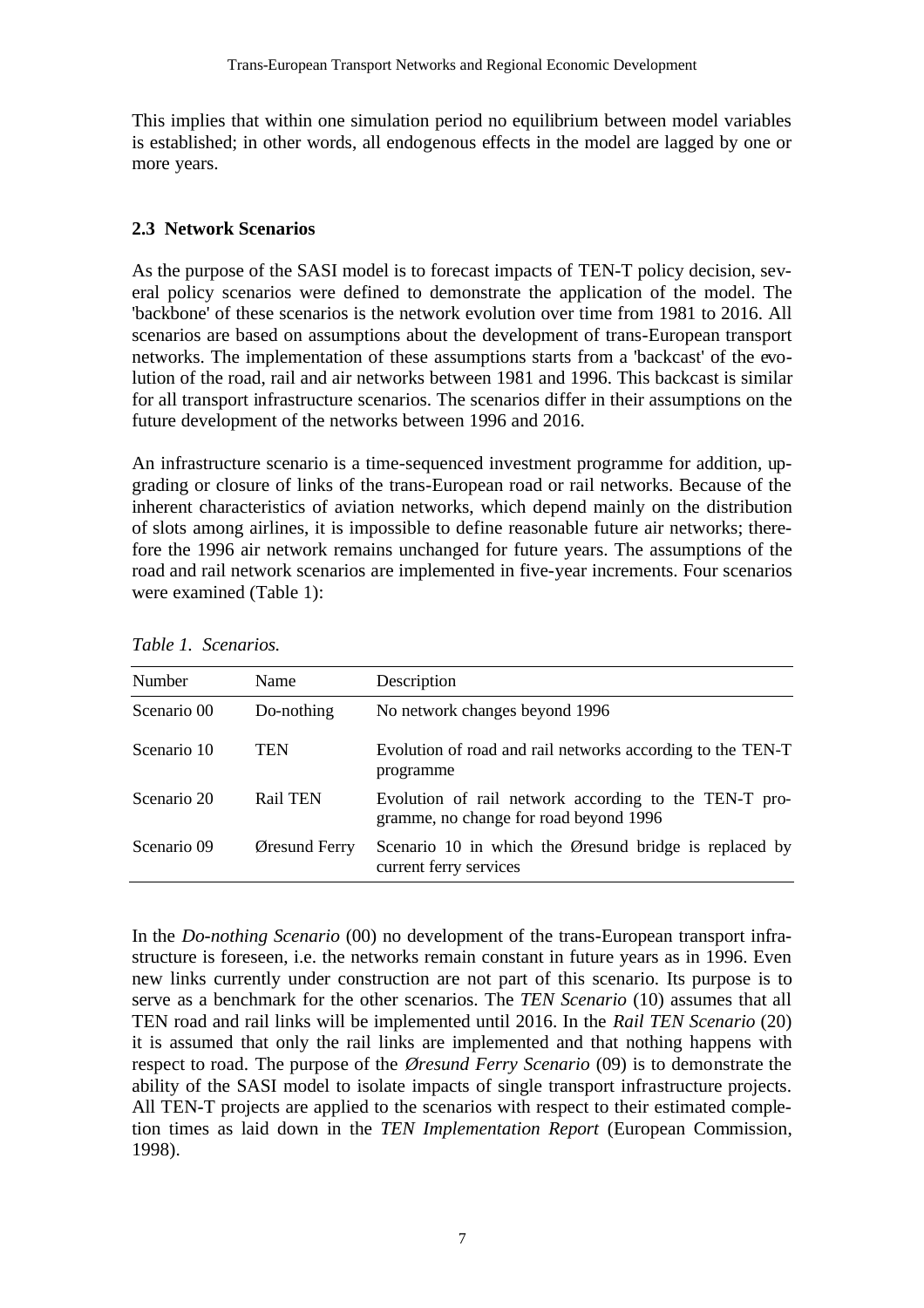#### **3 Results of demonstration examples**

The four scenarios were simulated with the SASI model and analysed using tools developed for comparison, cohesion effects and mapping (see Fürst et al. 2000a). First the results of each scenario are presented separately and then compared with respect to the main SASI indicators accessibility, GDP per capita and unemployment using the *Do-Nothing Scenario* (00) as reference. Finally, the cohesion, or equity, consequences of each scenario are presented. Here only a small selection of the results can be presented. The focus is on the *TEN Scenario* (10) and its comparison with the other scenarios with respect to cohesion effects.

#### **3.1 Regional impacts of the** *TEN Scenario* **(10)**

The *TEN Scenario* (10) envisions the implementation of all road and railway links laid down in the *TEN Outline Plan* (European Communities, 1996). Figure 3 illustrates the resulting changes in accessibility for the EU member states. Obviously all regions will experience accessibility gains or remain stable at least in the time period considered in the model (1981-2016). Thus it can be concluded that all member states derive benefits from the construction of the TENs in absolute terms, at least at the national level. It also becomes apparent that the general development of accessibility values is more dynamic in some countries (e.g. Spain, France) than in others (e.g. Sweden, Finland). Nevertheless, the accessibility ranking of states remains unaltered over time with the single exception of Portugal which obtains higher accessibility values than Ireland at the end of the observed period from 2011 onwards.



*Figure 3. TEN Scenario (10), accessibility rail, road (logsum) by country, 1981-2016.*

The geographical distribution of accessibility in the regions shows that the well-known accessibility pattern will still be valid in the year 2016 with regions in the European core obtaining the highest values (Figure 4 left). However, when differences in percent of the EU average are considered (Figure 4 right), it becomes evident that the core re-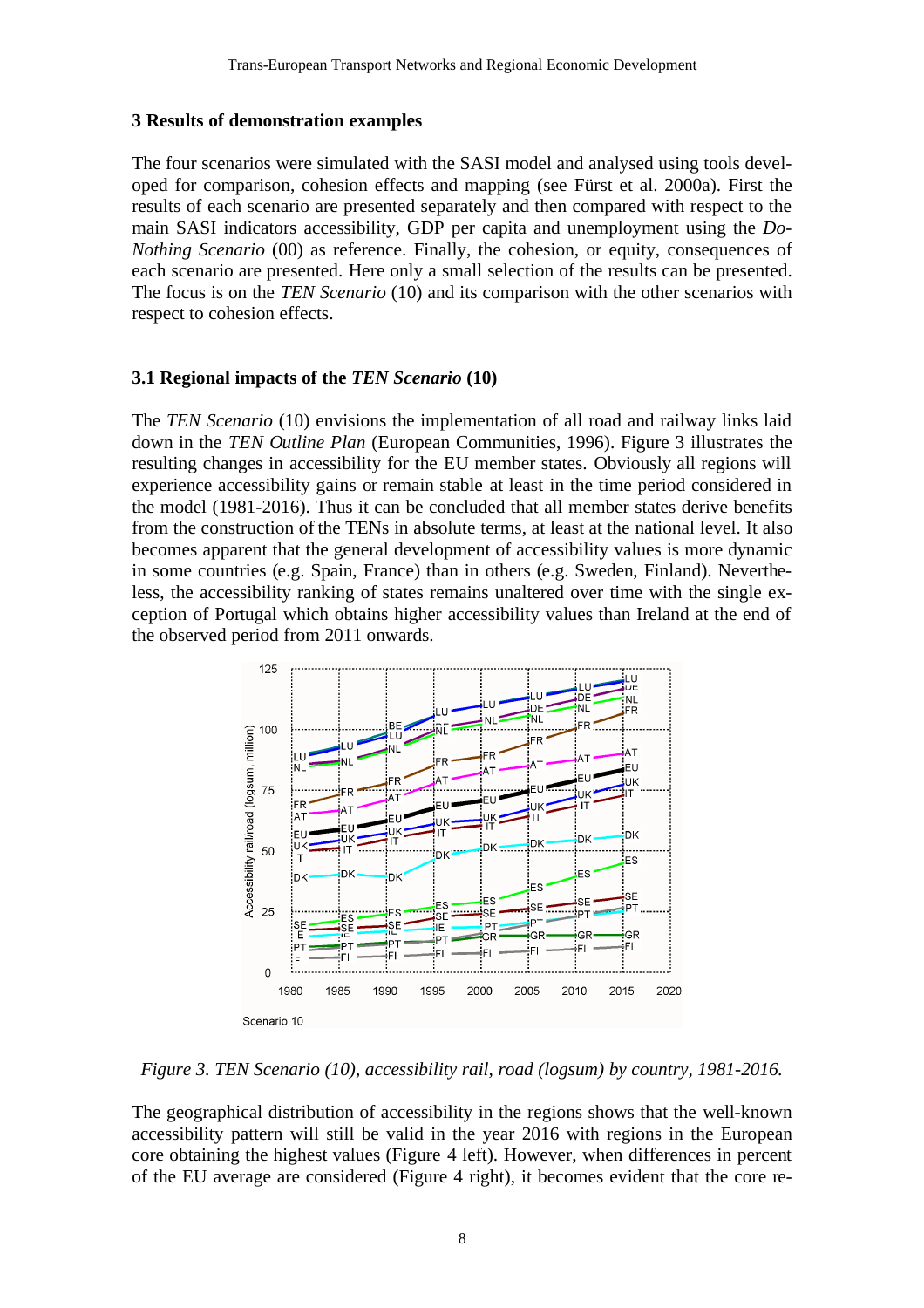gions will be worse off in 2016 than in 1996. Conversely, regions at the geographical periphery of Europe, particularly on the Iberian peninsula, experience the highest growth rates compared with the European average.

The distribution of GDP in 2016 will still be familiar to contemporary observers (Figure 5 left) with the remarkable exception of the new Länder in Germany which attain GDP levels above the European average. Similarly, the new Länder exhibit the highest gains between 1996 and 2016 compared to the European average (Figure 5 right). Due to the extraordinary political and socio-economic development of these regions, the model results for these regions have to be considered with caution. The overall picture in the EU is that most peripheral regions are more dynamic than the European average with the exception of Ireland and the northern regions of Great Britain which are expected to experience relative losses.

# **3.2 Comparison of the** *TEN Scenario* **(10) and the** *Do-Nothing Scenario* **(00)**

For determining the socio-economic impact of TEN-T construction over time it is useful to compare the *TEN Scenario* (10) with the *Do-Nothing Scenario* (00). This comparison allows to isolate potential effects of TEN-T investment from other political, economic and demographic factors contributing to regional development. Figure 6 (left) shows a comparison of changes in accessibility in percent for the *TEN Scenario* (10) and the *Do-Nothing Scenario* (00). The greatest positive differences appear in the periphery, notably on the Iberian Peninsula where they exceed 80 percent in some regions and amount to 150 percent in Lisbon. The differences are relatively small in the core regions of the EU. It is obvious that all regions benefit from TEN-T investment through increased accessibility.

Figure 6 (right) shows how TEN-T investments translate into changes in regional economic performance by considering regional differences in GDP per capita between both scenarios. Most regions in the European core and the northern European regions encounter relative losses in GDP per capita compared with the *Do-Nothing Scenario* (00), while most peripheral regions are characterised by considerable relative gains. This pattern hints at a convergence in GDP of TEN-T investments since most regions in the cohesion countries experience relative gains (with the exception of Ireland and a small number of regions in Spain and Greece), while the richer regions experience relative losses. However, this picture is not unequivocal and differences between both scenarios are only marginal in most regions when compared to the order of magnitude of changes over time. The distribution of equivalent changes standardised to the European average is identical in this case, because of the fact that the overall development of European GDP is exogenously assumed and does not allow for differences in the aggregate economic performance of the EU in different scenarios. Also, considering absolute differences in Euro per capita leads to a pattern very similar to the one described above.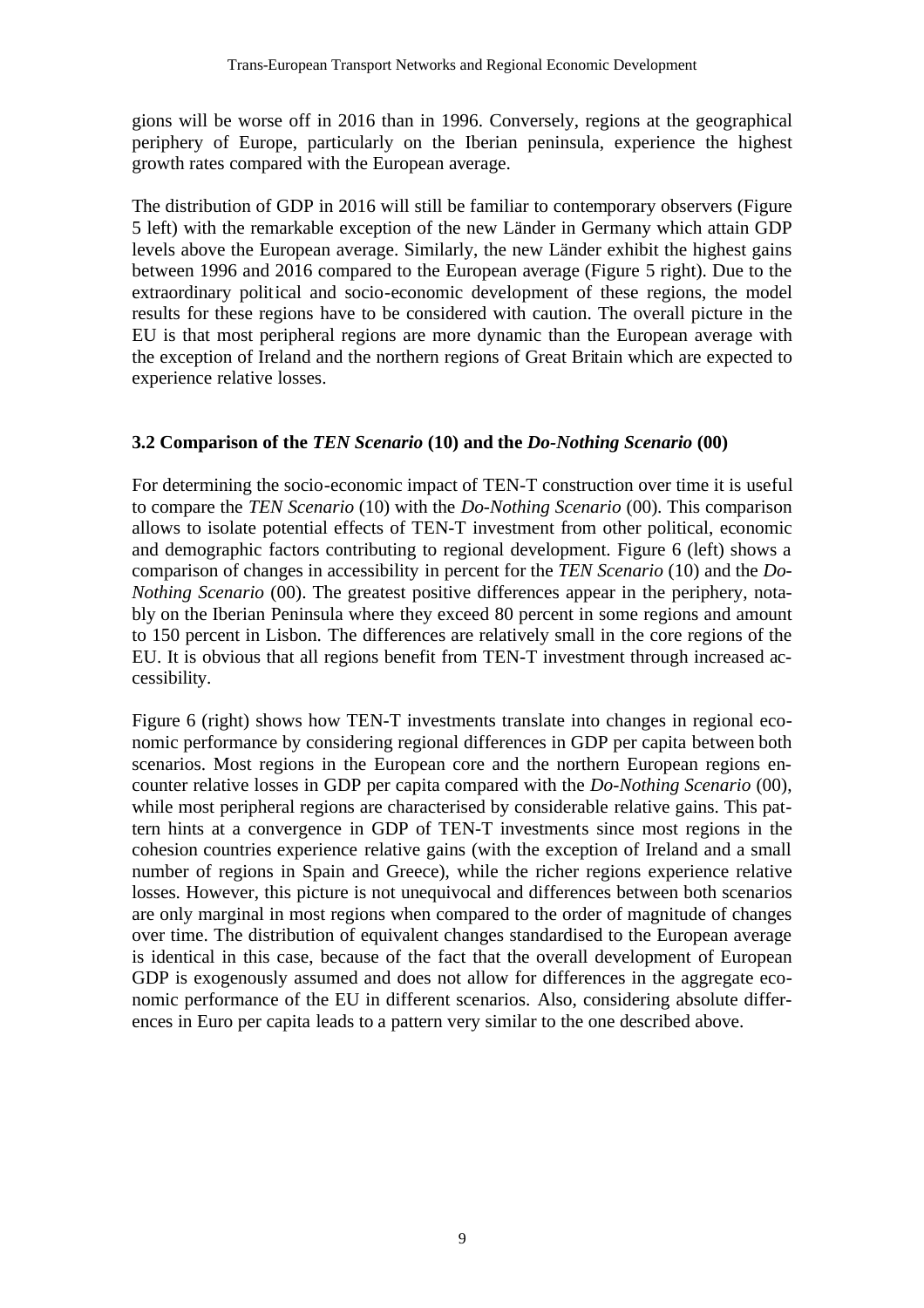

*Figure 4. TEN Scenario (10), accessibility road, rail (logsum) by region, 2016 (left), change 1996-2016 (right).*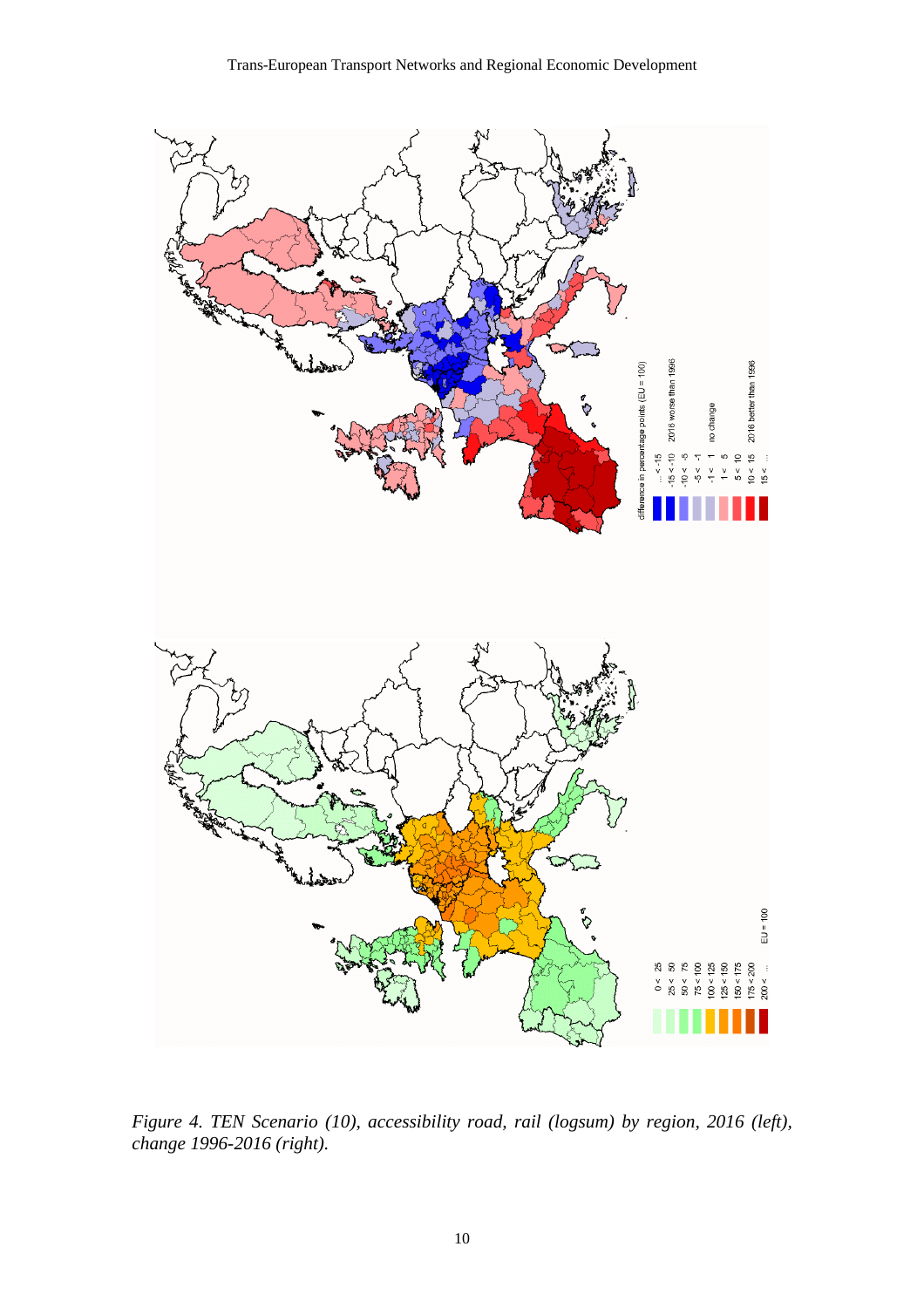

*Figure 5. TEN Scenario (10), GDP per capita by region, 2016 (left), change 1996-2016 (right).*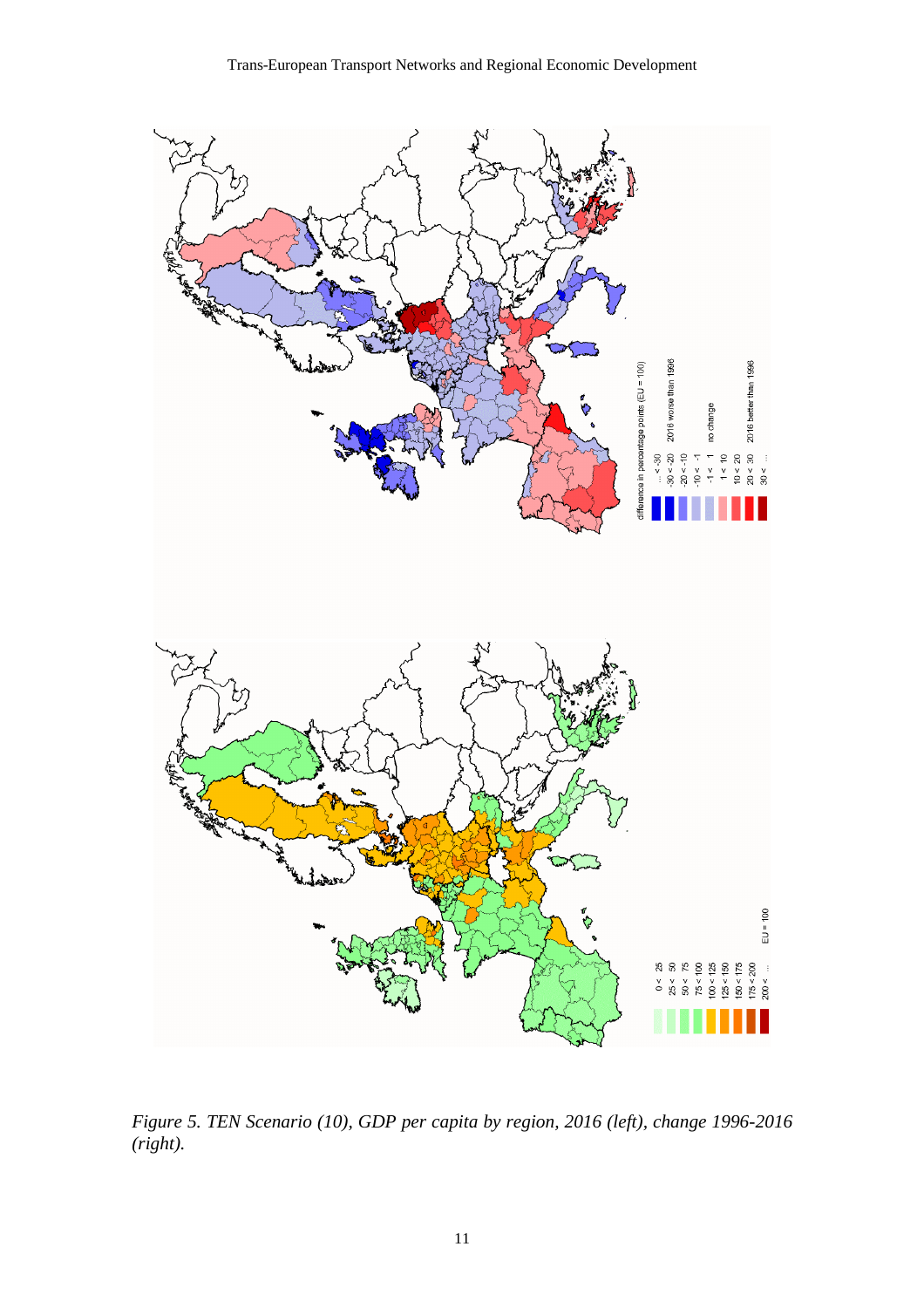

*Figure 6. TEN Scenario (10) v. Do-Nothing Scenario (00), accessibility (left) and GDP per capita (right), relative difference, 2016.*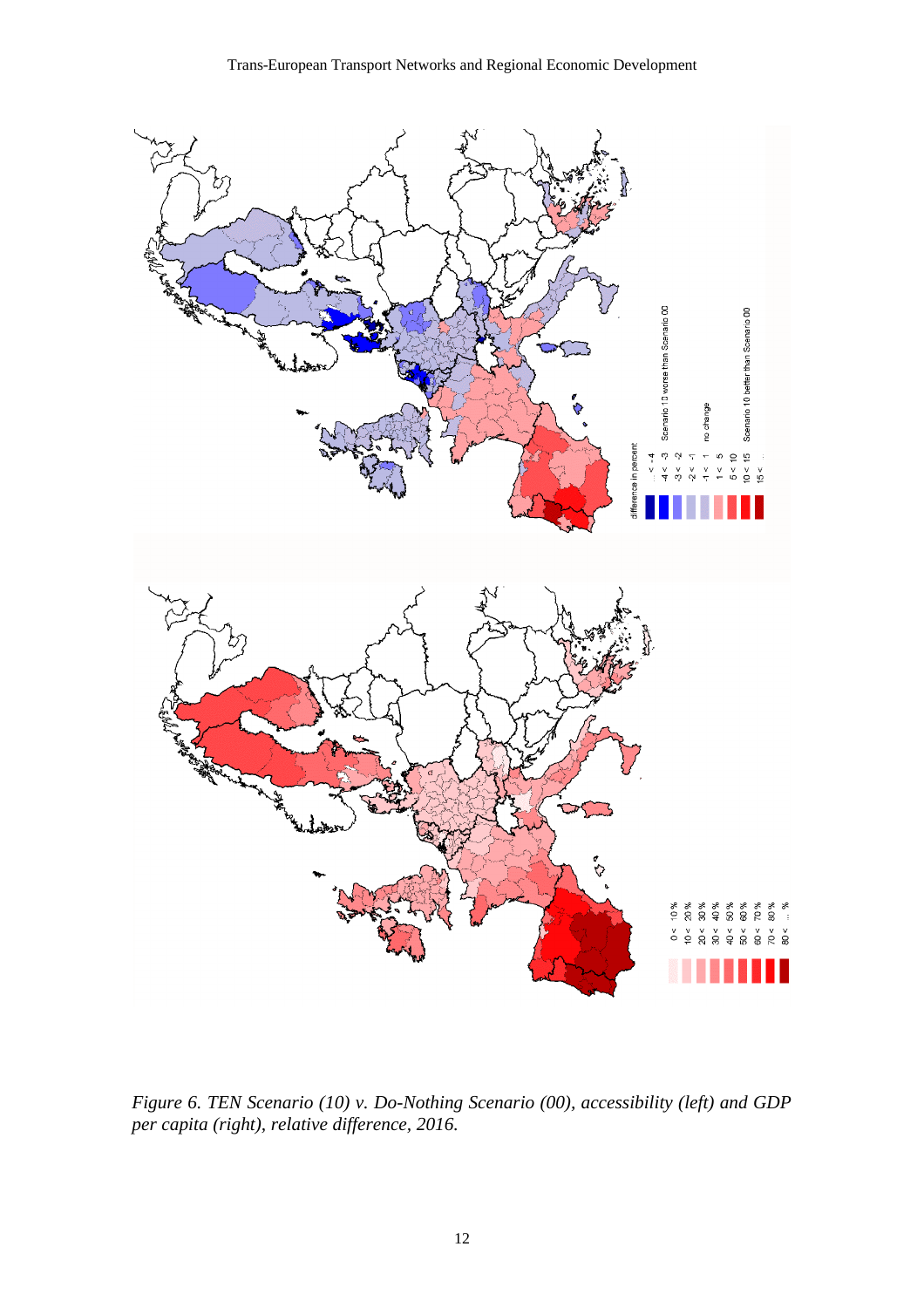If absolute changes in accessibility and GDP are compared, it is remarkable that especially in the British, Irish and Nordic regions positive changes in accessibility do not generate positive effects in GDP. This phenomenon is explained by the fact that the very high accessibility gains of a number of other European regions give these successful regions a comparative advantage that negatively affects regional economic development in less successful regions in this zero-sum game.

#### **3.3 Scenario Implications for Cohesion**

One fundamental aim of establishing and developing TEN-T projects is "to contribute to important objectives of the Community such as the good functioning of the internal market and the strengthening of the economic and social cohesion" (European Communities, 1996). Assessing the actual contribution of the TEN-T projects to this aim is not a straightforward task in the presence of a variety of possible aspects, indicators and methodologies.

Figure 7 (left) shows coefficients of variation for accessibility from 1981 to 2016. The coefficient of variation indicates the dispersion of a set of data as a proportion of their average in percent. In this diagram the axis covers the range from 48 to 58 percent. There is a significant reduction of the coefficient of variation of about four percent in 2016 for the TEN scenarios, with the full *TEN Scenario* (10) showing slightly less variation than the *Rail TEN Scenario* (20). It is clearly visible that reductions in the coefficient of variation increase steadily over time until the end of the forecast period. This pattern further indicates a mild convergence effect of the TEN-T.



*Figure 7. Scenarios 00, 10 and 20, coefficient of variation for 1981-2016, for accessibility (left) and GDP/capita (right).*

Figure 7 (right) shows coefficients of variation for GDP per capita from 1981 to 2016. The scale of the vertical axis is not identical to the previous one. In this diagram the axis covers the range from 20 to 45 percent. A slight reduction of the coefficient of variation until 2016 for the *TEN Scenario* (10) and the *Rail TEN Scenario* (20) can be observed. The previously reported moderate convergence effect of the TEN scenarios compared to the *Do-Nothing Scenario* (00) is also visible here albeit somewhat smaller than with accessibility. However, the TEN scenarios cannot reverse the trend of polarised development as indicated by the coefficient of variation curve for the *Do-Nothing Scenario*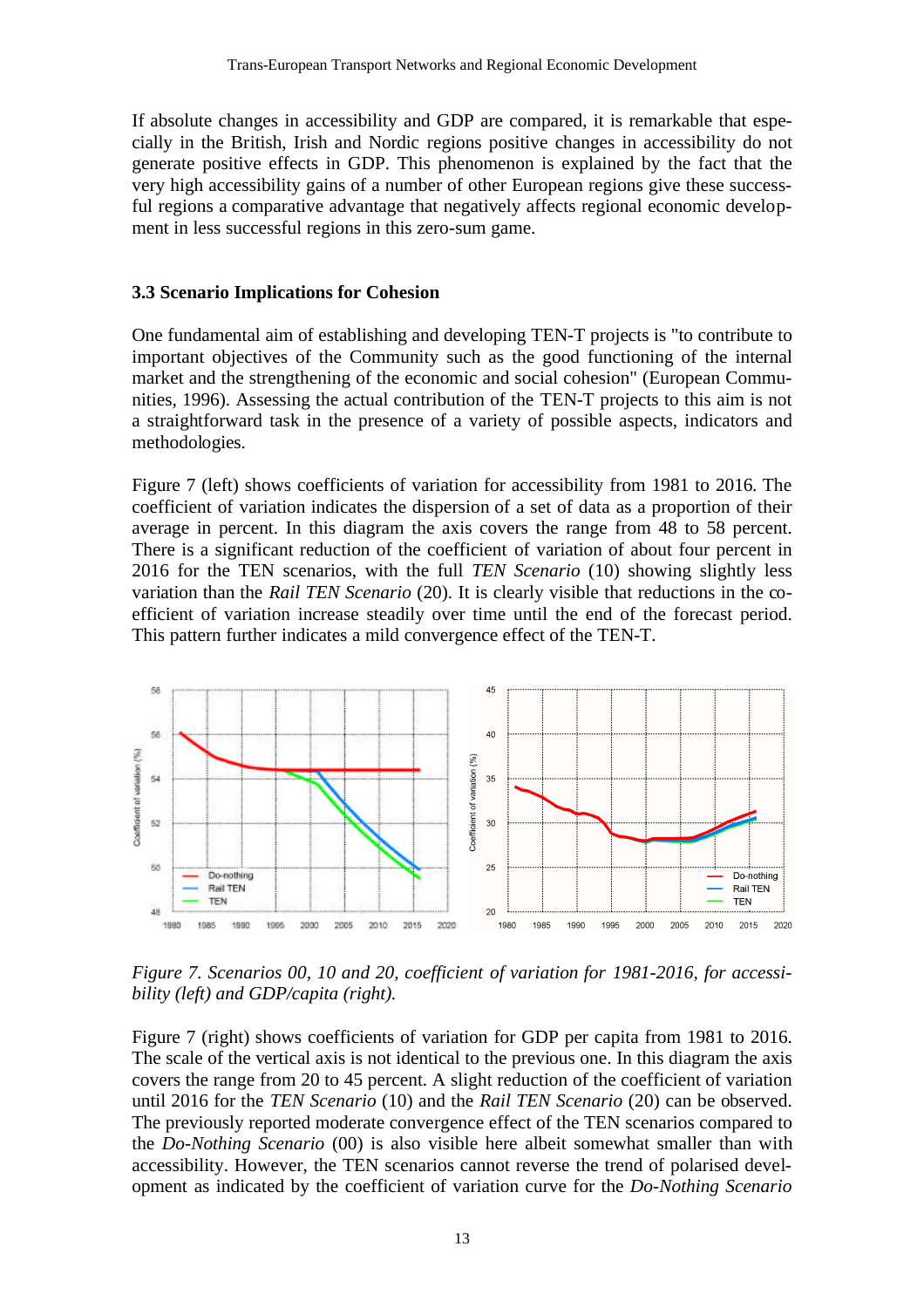(00): the convergence effect of the TEN scenarios is much smaller than the polarisation trend of all three scenarios over time.

#### **4. Conclusions**

The SASI model differs from other approaches to modelling the impacts of transport on regional development by modelling not only regional production (the demand side of regional labour markets), but also regional population (the supply side of regional labour markets). This makes the model capable of predicting regional unemployment. As full employment is one of the major policy objectives of the EU, this is an important advantage.

A second advantage of the model is its comprehensive geographical coverage, as it covers all regions of the fifteen EU member states at the NUTS-2 level. This makes the model especially suited to model spatial redistribution effects of the TEN-T within the EU. Accordingly, this distribution effects are major focus of the model. Although in principle it would be possible to model aggregate macroeconomic multiplier effects of transport investments, this is not presently done because of the many factors and uncertainties of global economic developments that would have to be considered. Therefore all model results are constrained by exogenous forecasts of economic development, immigration and outmigration of the European Union as a whole.

A third distinct feature is its dynamic network database. The model is associated with one of the most sophisticated transport network representations available in Europe. These networks have been given a dynamic dimension by backcasting major historical network changes as far back as 1981 and forecasting expected network changes according to the most recent EU documents on the future evolution of the trans-European transport networks.

A fourth unique feature of the model is the way impacts of transport infrastructure investments and transport system improvements on regional production are modelled. The model uses regional production functions in which transport infrastructure is represented by accessibility measured by sophisticated spatially disaggregate accessibility indicators.

A fifth significant feature is its flexibility in incorporating 'soft' non-transport factors of regional economic development beyond the economic factors traditionally included in regional production functions. These indicators describe the spatial organisation of the region, i.e. its settlement structure and internal transport system, institutions of higher education, cultural facilities, good housing and a pleasant climate and environment.

A sixth important characteristic of the model is its dynamic character. Regional socioeconomic development is determined by interacting processes with a vast range of different dynamics. Whereas changes of accessibility due to transport infrastructure investments and transport system improvements become effective immediately, their impacts on regional production are felt only two or three years later as newly located industries start operation. Regional productivity and labour force participation are affected even more slowly. The sectoral composition of the economy and the age structure of the population change only in the course of many years. A model that is to capture these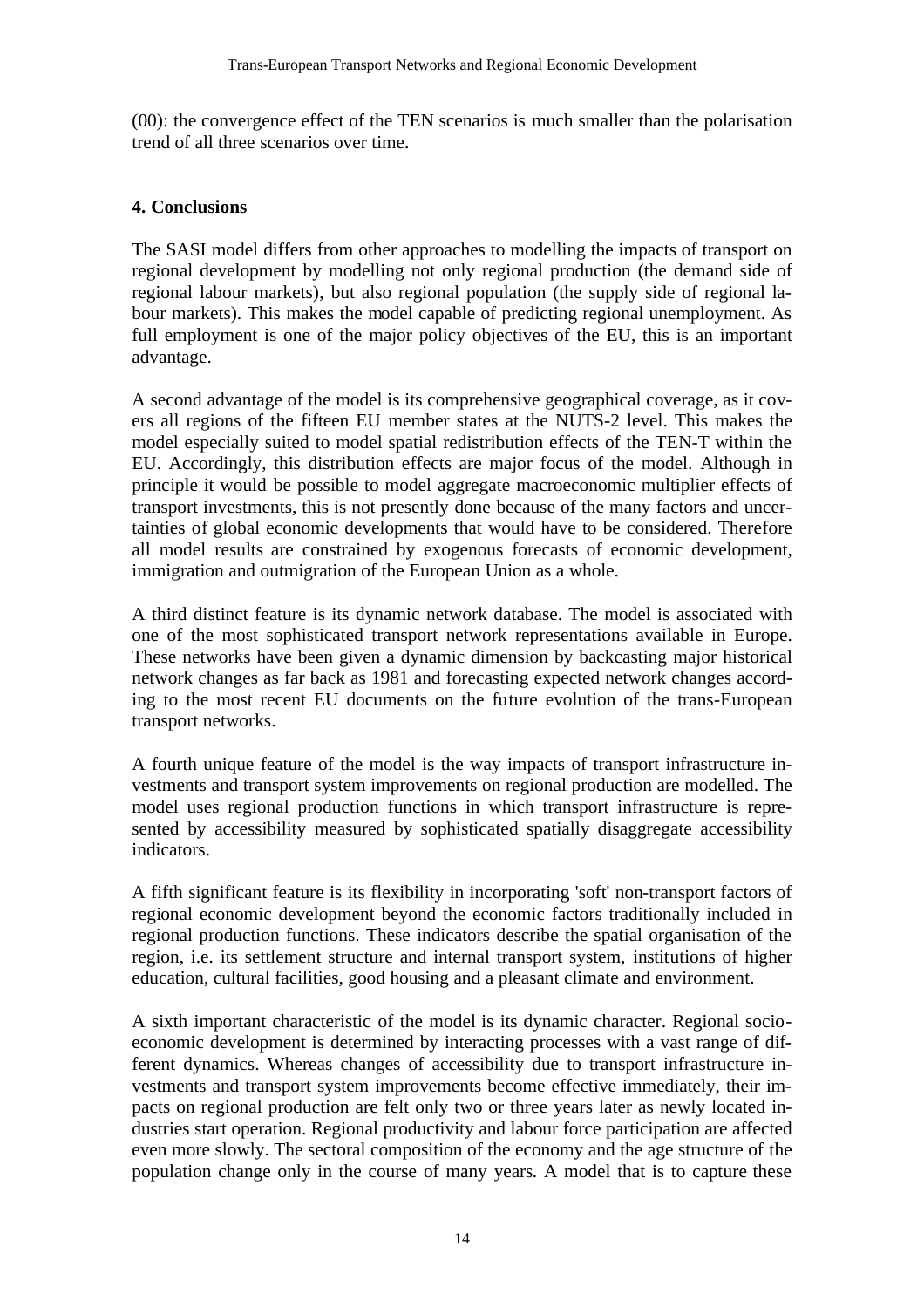dynamics cannot be an equilibrium model but has to proceed in time increments shorter than the time lags of interest.

Important for the policy relevance of the model are the cohesion indicators calculated. As the model predicts accessibility, GDP per capita and unemployment of each region for each year of the simulation, it can also calculate cohesion indicators measuring the convergence (or divergence) of these indicators in the regions over time. These measures indicate whether transport infrastructure investments or transport system improvements contribute to the achievement of the cohesion goals of the Union or whether they tend to reinforce the existing disparities between rich and poor regions.

A final property of the model are its relatively moderate data requirements. The model does not require a highly disaggregate classification of industries nor an input-output table. The population and migration model works with minimum input data such as five-year age groups and net migration. The data requirements for calibrating the model are also moderate because many model equations are validated against a long period of the past.

Compared with these significant advantages of the modelling approach, the model has only few limitations. As total economic development and immigration and outmigration across the European Union's outer borders are exogenous, it does not predict the macroeconomic multiplier effects of transport infrastructure investments and transport system improvements, such as elasticity of demand. Direct effects of transport infrastructure investment during the construction period are not considered. Labour productivity is linked to changes of accessibility but not to other factors in the production function, so no substitution between factors is modelled. The migration model based on net migration is simplistic as is the labour force participation model, which may affect the validity of the unemployment forecasts. Finally, as the model does not contain a full transport submodel, it cannot take account of network congestion or intermodality.

In the follow-up project IASON (Integrated Appraisal of Spatial Economic and Network Effects of Transport Investments and Policies) some of these limitations will be overcome. The IASON project, which is part of the 5th Research and Technology Development Framework Programme of the European Union, will extend and update the SASI model in several dimensions.

# *Model theory*

- New ideas from *growth theory* as well as new evidence on firm location will be reviewed and transformed into operational indicators of locational advantage and incorporated into the econometric approach.
- *Rates v. levels.* Traditional production function approaches relate the *level* of output to the *level* of infrastructure. New growth theory suggests that a link might also exist between the *level* of infrastructure and the *rate* of growth, because good accessibility means good access to diversity making research and development more productive.
- *Productivity.* The feasibility of forecasting regional sectoral labour productivity endogenously as a function of accessibility and other variables instead of using exogenous productivity forecasts will be explored.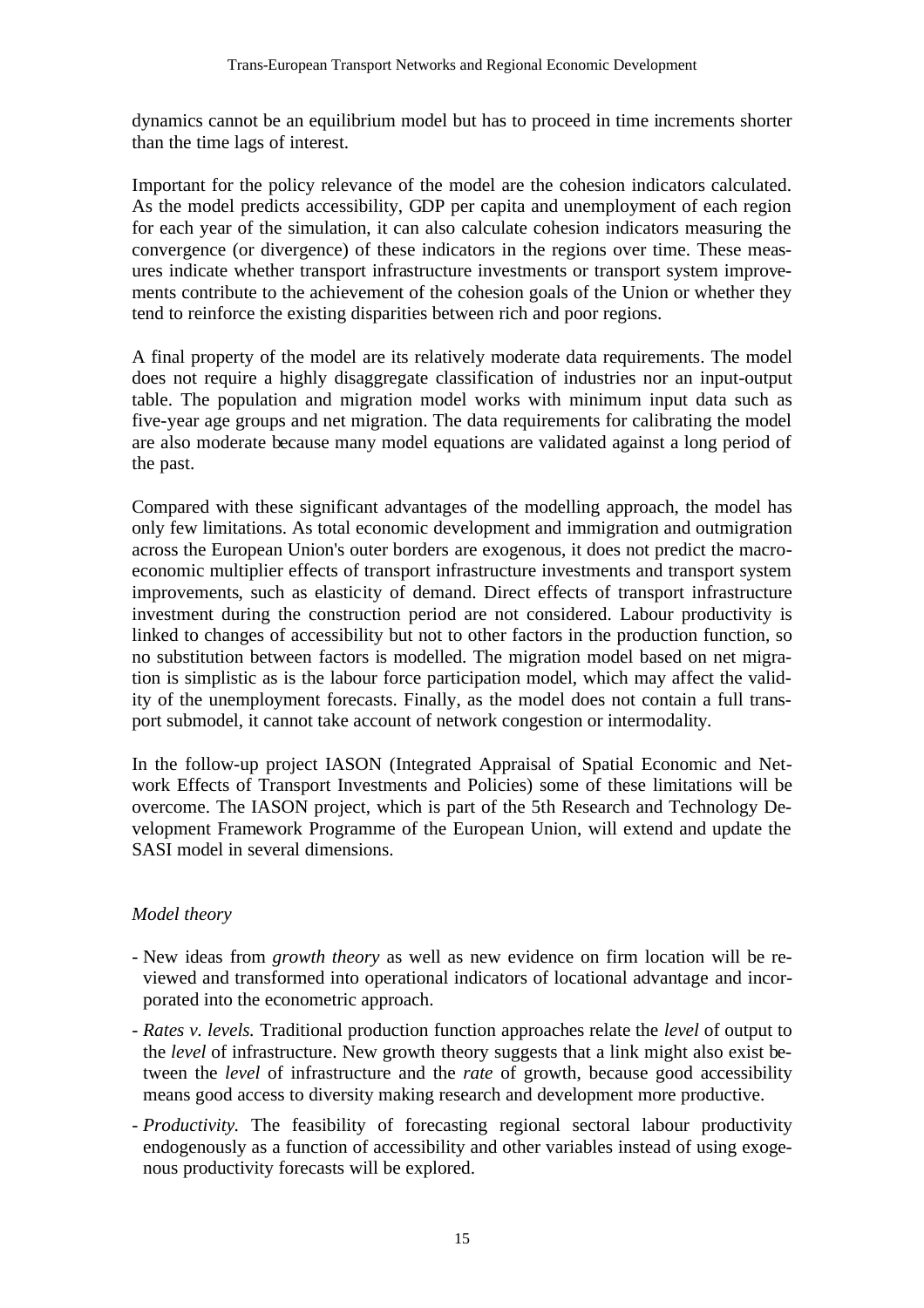- *Accessibility.* In the accessibility calculations, not only travel time but also transport costs will be considered. The possibility to explicitly consider wage levels and production costs of potential suppliers in other regions will be examined.
- *Migration.* It is planned to forecast migration *flows* as a function of regional unemployment and other indicators expressing the attractiveness of a region as a place of employment and a place to live instead of the present *net* migration.

#### *Model data*

- *Disaggregation.* The existing SASI model database is presently being disaggregated from 201 NUTS-2 regions to 1,083 NUTS-3 regions in the present 15 EU states.
- *Economic sectors:* The model is being extended to include six economic sectors instead of the previous three (manufactured products; market services; agriculture, forestry and fishery products; fuel and power products; building and construction; nonmarket services).
- *Candidate countries.* A similar model database for the 162 regions in the 12 countries in Eastern Europe considered as candidates for an expansion of the European Union will be established.

In addition, the results of the extended SASI model will be compared with those of another regional economic model, the CGEurope model developed by Bröcker at the University of Kiel (Bröcker, 1995; 1996; 1998). The CGEurope model is a state-of-the-art spatial computable general equilibrium model taking into account production cost differences between regions and interregional trade flows. The two models will be developed in parallel using a common spatial database and the same road, rail, inland waterway and air networks to ensure the greatest possible degree of comparability.

#### **REFERENCES**

- Bröcker, J. (1995): Chamberlinian spatial CGEmodelling: a theoretical framework. *Economic Systems Research* 7, 137-149.
- Bröcker, J. (1996): Measuring accessibility in a general equilibrium framework. Paper presented at the 5th World Congress of the RSAI, 2-6 May 1996.
- Bröcker, J. (1998): Operational spatial computable general equilibrium modelling. *Annals of Regional Science* 32, 367-387.
- European Commission (1998): *Tran European Transportation Network. Report on the Implementation of the Guidelines. Basic Data on the Networks.* Report to the European Parliament, the Council, the Economic and Social Committee and the Committee of the Regions on the implementation of the guidelines for the development of the trans-European transport network (Decision 1692/96/EC).
- European Communities (1995): *Trans-European Transport Network Outline Plan.* Luxembourg: Office for Official Publications of the European Communities.
- European Communities (1996): Decision No. 1692/96/CE of the European Parliament and of the Council of 23 July 1996 on the Community guidelines for the development of the